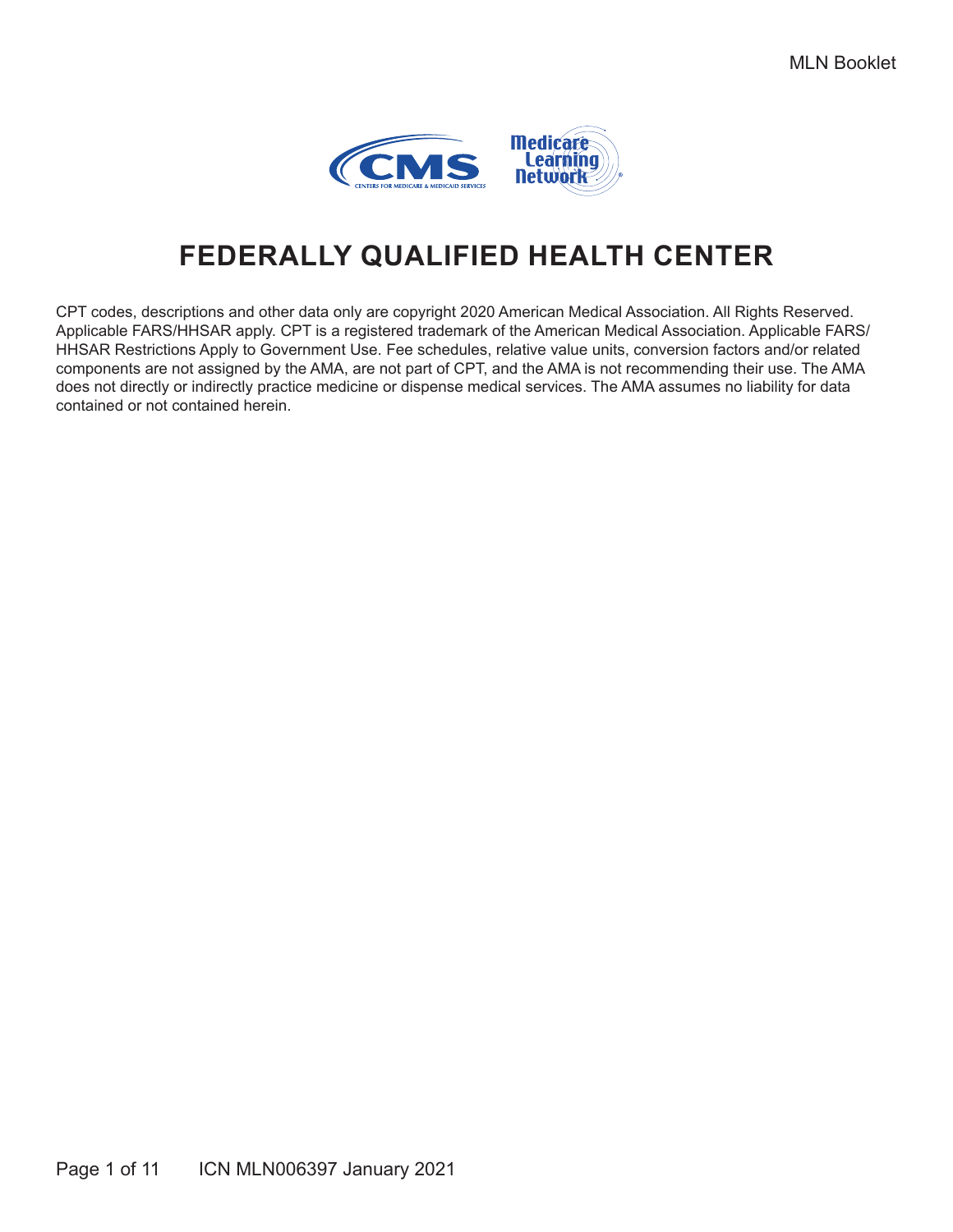## **Table of Contents**

| Chronic Care Management (CCM) Services or General Behavioral Health Integration (BHI) 7 |  |
|-----------------------------------------------------------------------------------------|--|
|                                                                                         |  |
|                                                                                         |  |
|                                                                                         |  |
|                                                                                         |  |
|                                                                                         |  |
|                                                                                         |  |
|                                                                                         |  |
|                                                                                         |  |
|                                                                                         |  |
|                                                                                         |  |
|                                                                                         |  |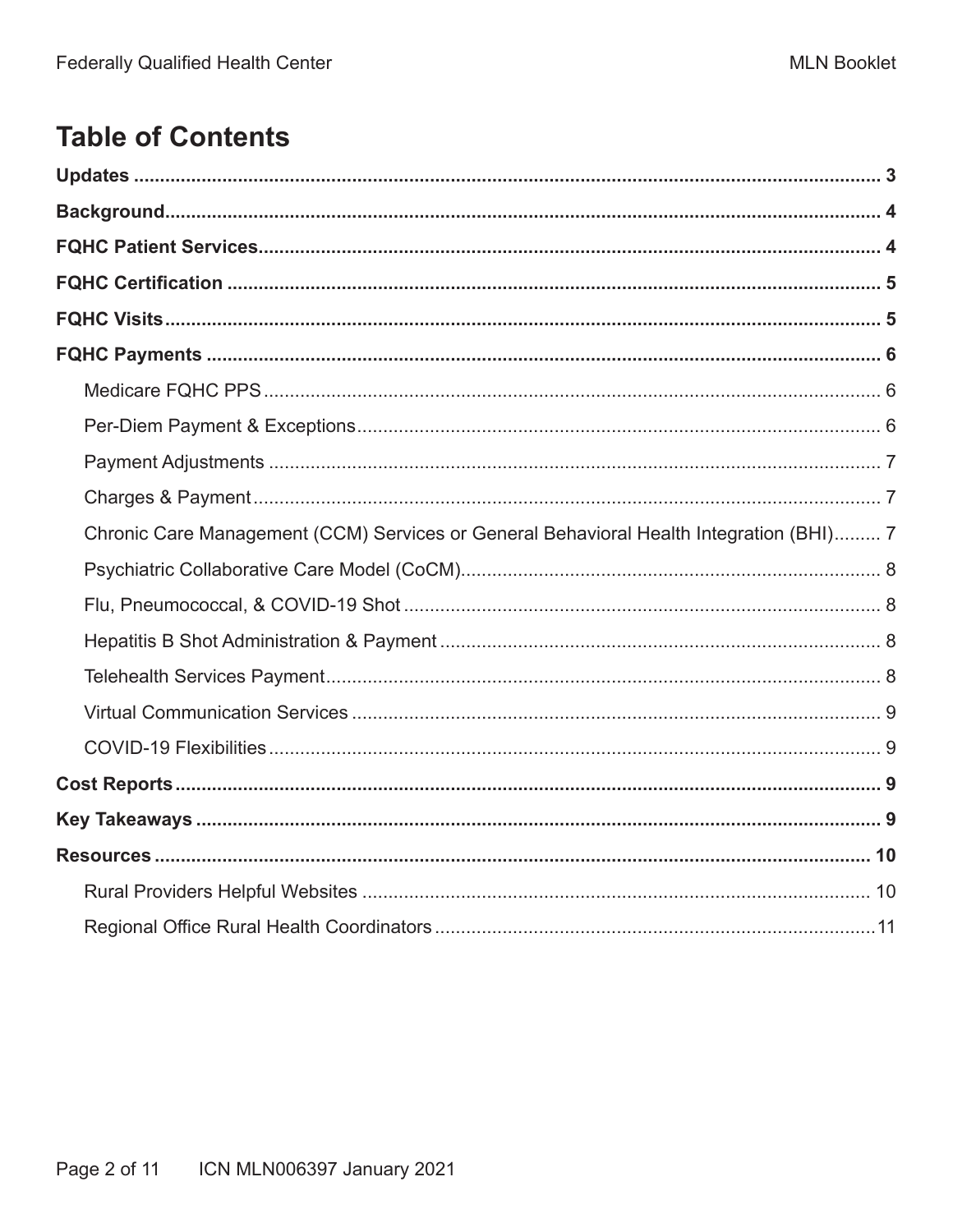## <span id="page-2-0"></span>**Updates**

Note: We revised this product with the following content updates:

- For calendar year 2021, the market basket update under the FQHC PPS is 1.7% and the FQHC PPS base payment rate is \$176.45
- Beginning January 1, 2021, CMS added PCM HCPCS codes G2064 and G2065 to the calculation of HCPCS code G0511 payment rate, and CMS will update them annually
- CMS added new and expanded FQHC flexibilities during the COVID-19 public health emergency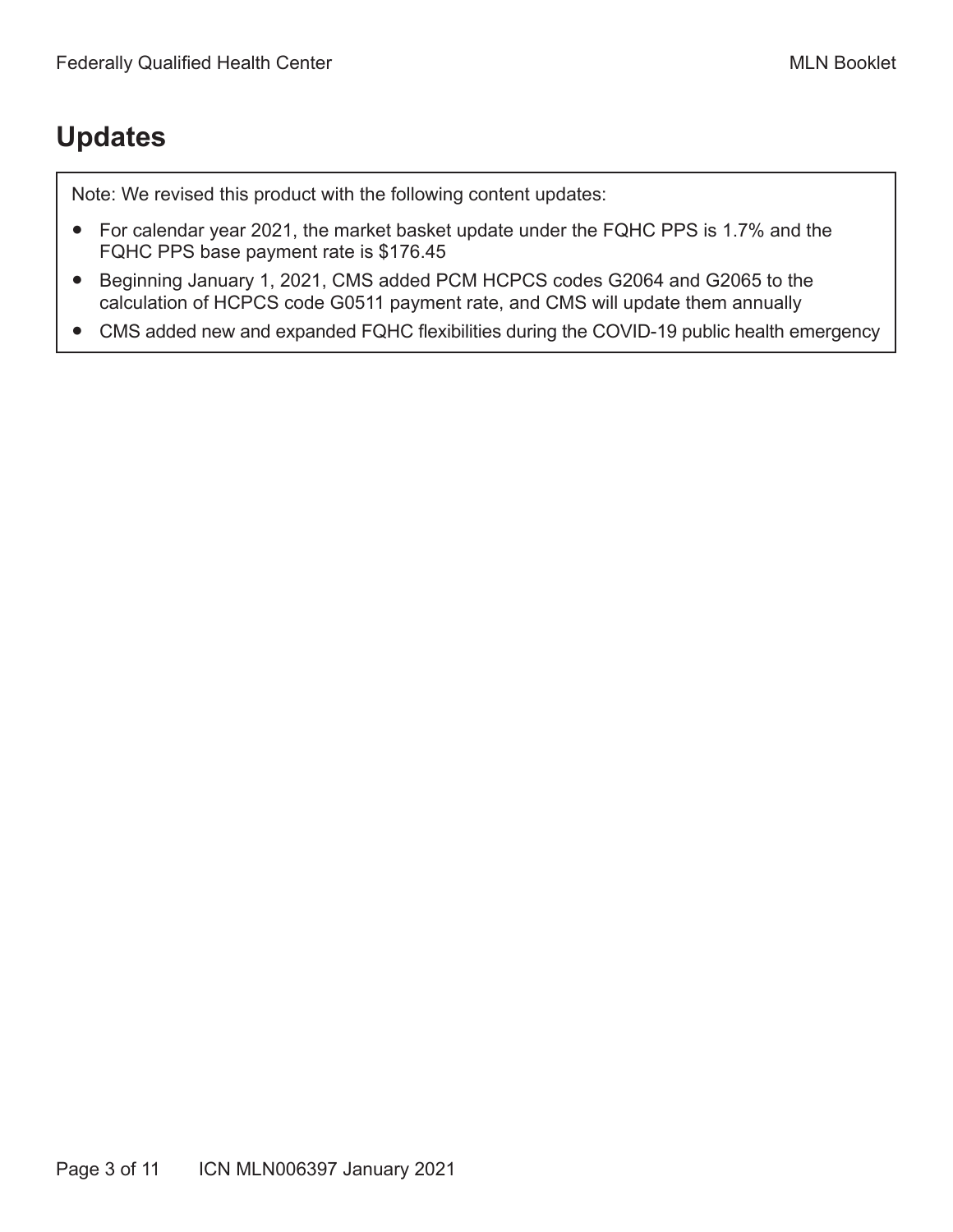<span id="page-3-0"></span>Learn about Federally Qualified Health Center (FQHC) topics:

- Background
- FQHC Patient Services
- **FQHC Certification**
- FQHC Visits
- FQHC Payments
- Cost Reports
- **Key Takeaways**
- Resources
- Helpful Websites and Regional Office Rural Health Coordinators

**Note:** The information in this publication may not apply to [Grandfathered Tribal FQHCs.](https://www.cms.gov/Medicare/Medicare-Fee-for-Service-Payment/FQHCPPS/Grandfathered-Tribal-FQHCs)

## **Background**

FQHCs are safety net providers for services typically from an outpatient clinic. [SSA Section 1861\(aa\)](https://www.ssa.gov/OP_Home/ssact/title18/1861.htm) allows additional FQHC Medicare payments.

FQHCs include:

- Community health centers
- **Migrant health centers**
- Health care for the homeless health centers
- Public housing primary care centers
- Health center program "look-alikes"
- Outpatient health programs or facilities a tribe or tribal organization or an urban Indian organization operates

## **FQHC Patient Services**

FQHCs provide:

- Physician services
- Services and supplies "incident to" physician services
- Nurse practitioner (NP), physician assistant (PA), certified nurse-midwife (CNM), clinical psychologist (CP), and clinical social worker (CSW) services
- Services and supplies provided "incident to" NP, PA, CNM, CP, or CSW services
- Medicare Part B-covered drugs supplied "incident to" FQHC practitioner services
- Patient homebound visiting nurse services in an area where CMS certified a shortage of home health agencies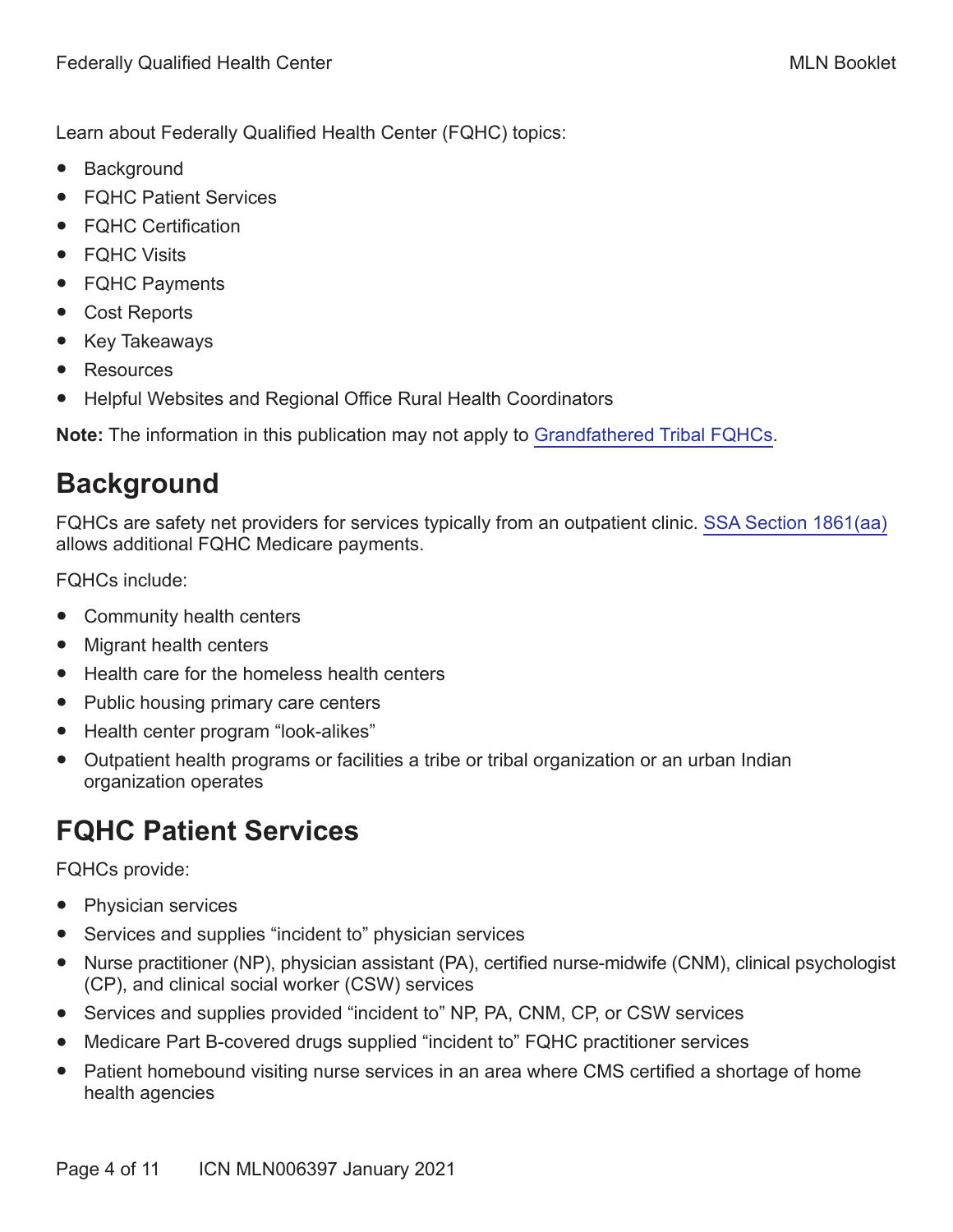- <span id="page-4-0"></span>● Outpatient diabetes self-management training (DSMT) and medical nutrition therapy (MNT) for patients with diabetes or renal disease from qualified DSMT and MNT practitioners when provided in a 1-on-1, face-to-face visit
- Certain care management services, such as transitional care management (TCM), chronic care management (CCM), general behavioral health integration (BHI), principal care management (PCM), and psychiatric collaborative care model (CoCM) services
- Certain [virtual communication services](https://www.cms.gov/Medicare/Medicare-Fee-for-Service-Payment/FQHCPPS/Downloads/VCS-FAQs.pdf) such as communications-based technology and remote evaluation services

## **FQHC Certification**

To qualify as an FQHC, an entity must meet **1** of these requirements:

- Get a grant under Section 330 of the Public Health Service (PHS) Act [\(42 USC Section 254a](https://uscode.house.gov/view.xhtml?req=granuleid:USC-prelim-title42-section254a&num=0&edition=prelim)) or funded by the same grant contracted to the recipient
- **Not** getting a grant under Section 330 of the PHS Act but the HHS Secretary allows such a grant, which qualifies the entity as an "FQHC look-alike" based on a Health Resources and Services Administration (HRSA) recommendation
- Treated by the HHS Secretary as a comprehensive federally funded health center since January 1, 1990, for Medicare Part B purposes
- Operating as an outpatient health program or tribe or tribal organization facility under the Indian Self-Determination Act or as an urban Indian organization getting funds under Title V of the Indian Health Care Improvement Act

FQHC certification requires the entity meet **all** these requirements:

- Provide comprehensive services including an ongoing quality assurance program and annual review
- Meet all health and safety requirements
- Not approved as a Rural Health Clinic
- Meet **all** Section 330 of the PHS requirements, including:
	- Serve a designated Medically Underserved Area (MUA) or Medically Underserved Population (MUP)
	- Offer people with incomes below 200% of the federal poverty guidelines a sliding fee scale
	- Governed by a board of directors, where most members get care at the FQHC

# **FQHC Visits**

FQHC visits **must**:

- Be medically necessary
- Be face-to-face medical or mental health visits or qualified preventive health visits between the patient and an FQHC practitioner (physician, NP, PA, CNM, CP, or CSW), and the practitioner provides one or more qualified FQHC services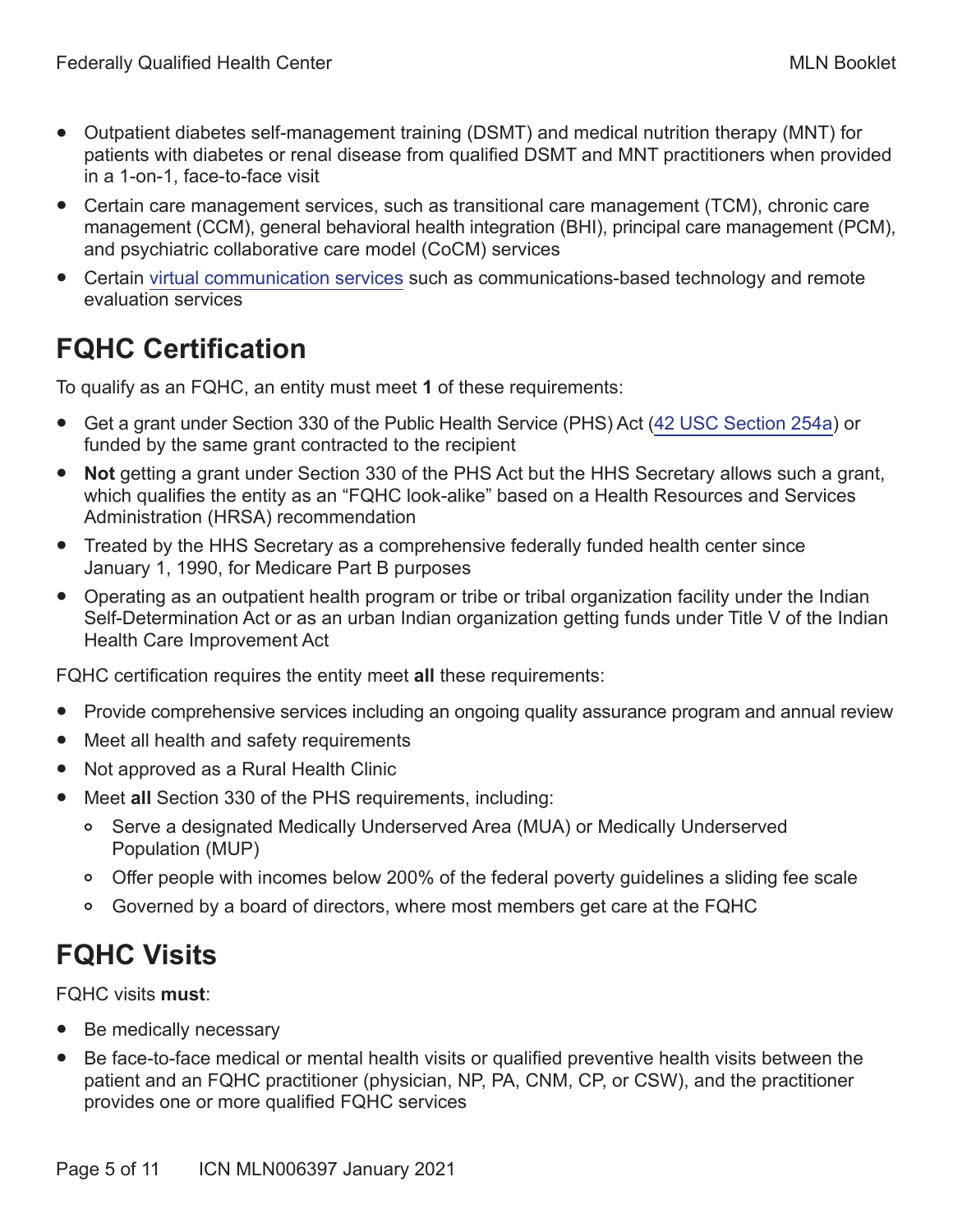- <span id="page-5-0"></span>● In certain limited situations, include a registered nurse (RN) or a licensed practical nurse (LPN) homebound patient visit
- Under certain conditions, a qualified practitioner offers outpatient DSMT or MNT services when the FQHC meets the relevant program requirements to provide these services

FQHC visits **may** take place:

- In the FQHC
- At the patient's home, including an assisted living facility
- In a Medicare-covered Part A skilled nursing facility (SNF)
- At the scene of an accident

FQHC visits **can't** take place at:

- An inpatient or outpatient hospital department, including a critical access hospital (CAH)
- A facility with specific requirements excluding FQHC visits

# **FQHC Payments**

### **Medicare FQHC PPS**

Medicare pays FQHCs based on the FQHC Prospective Payment System (PPS) for medically necessary primary health services and qualified preventive health services from an FQHC practitioner.

- FQHCs must include an FQHC payment code on their claim.
- Medicare pays claims at 80% of the lesser of the FQHC charges based on their payment codes or the FQHC PPS rate (a national encounter-based rate with geographic and other adjustments).
- CMS annually updates the FQHC PPS base payment rate using the FQHC market basket. For calendar year 2021, the market basket update under the FQHC PPS is 1.7% and the FQHC PPS base payment rate is \$176.45.
- Coinsurance is 20% of the lesser of the FQHC's charge for the specific payment code or the PPS rate, except for certain preventive services.
- Medicare waives Part B coinsurance and deductible for preventive services, including specific [Medicare Wellness Visits](https://www.cms.gov/Outreach-and-Education/Medicare-Learning-Network-MLN/MLNProducts/preventive-services/medicare-wellness-visits.html) such as the Initial Preventive Physical Examination (IPPE), and Annual Wellness Visit (AWV). For more information, refer to the [FQHC Preventive Services Chart](https://www.cms.gov/Medicare/Medicare-Fee-for-Service-Payment/FQHCPPS/Downloads/FQHC-Preventive-Services.pdf) and [coinsurance and deductible requirements](https://www.medicare.gov/your-medicare-costs) webpage.
- Except for telehealth services, there's no FQHC benefit services Part B deductible.

### **Per-Diem Payment & Exceptions**

More than one visit with an FQHC practitioner on the same day, or multiple visits with the same FQHC practitioner on the same day, counts as a single visit, except when:

The patient suffers an illness or injury requiring additional diagnosis or treatment on the same day.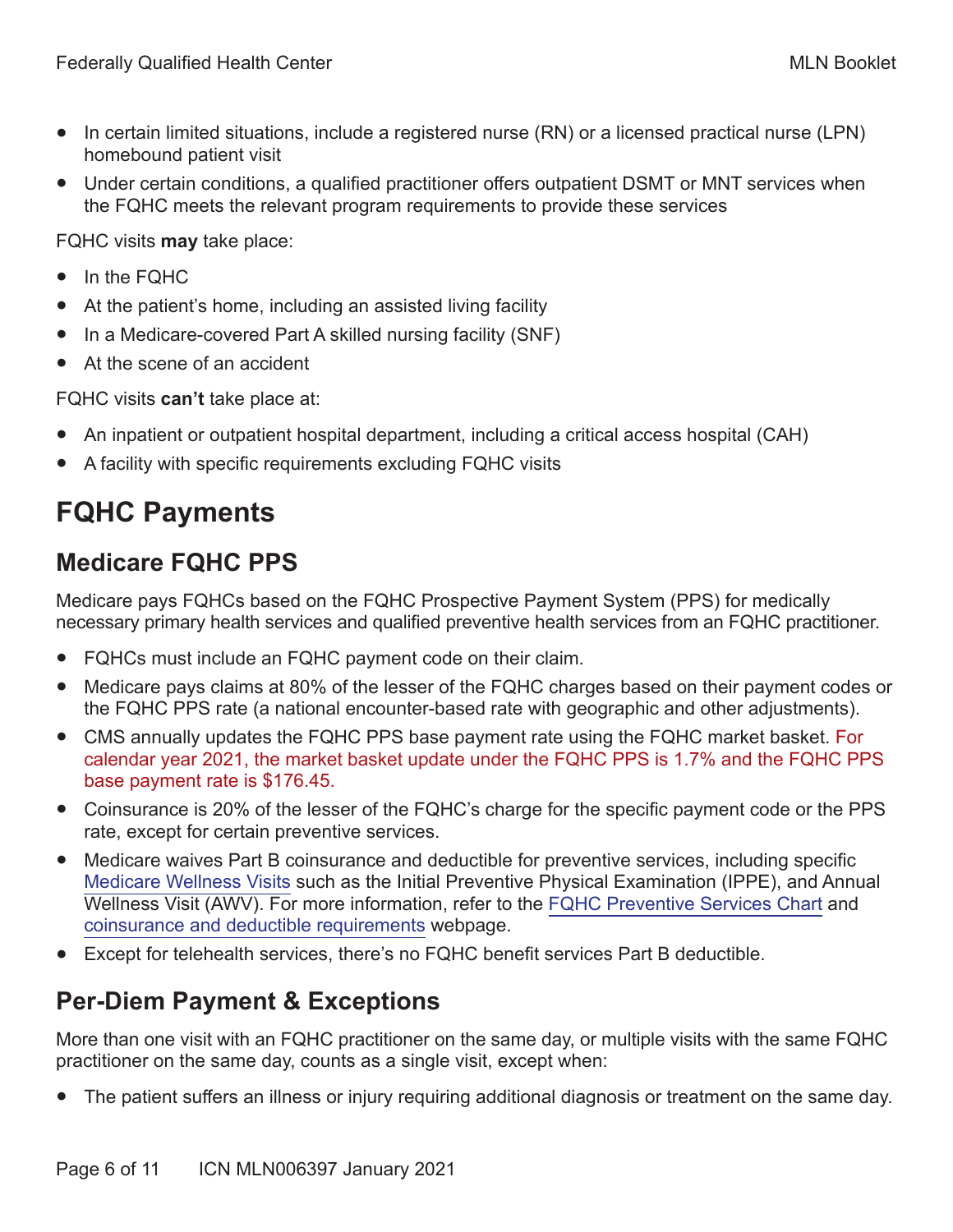<span id="page-6-0"></span>For example, a patient sees their practitioner in the morning for a medical condition and later in the day falls and returns to the FQHC.

● A patient has a qualified medical visit and a qualified mental health visit on the same day.

#### **Payment Adjustments**

These adjustments apply to the FQHC PPS payment rate:

- FQHC geographic adjustment factor
- New patient adjustment
- An IPPE or AWV adjustment

#### **Charges & Payment**

FQHCs set their own charges for their services and determine which services to include with each FQHC G code. Patient charges must be uniform.

For more information about FQHC PPS payment codes when submitting claims and a list of billable visits, refer to the [FQHC webpage.](https://www.cms.gov/Center/Provider-Type/Federally-Qualified-Health-Centers-FQHC-Center)

Payment is for professional services only. Medicare pays laboratory tests (excluding venipuncture) and the technical component of billable visits separately. Medicare includes procedures in the payment of an otherwise qualified visit not separately billable. If a procedure is associated with a qualified visit, include the procedure charges on the claim with the visit.

#### **Chronic Care Management (CCM) Services or General Behavioral Health Integration (BHI)**

Medicare pays CCM or general BHI services at the **average of the national non-facility physician fee schedule (PFS) payment rate** for CPT codes 99490, 99487, 99484, and 99491 (30 minutes or more of CCM provided by a physician or other qualified health care professional), when general care management HCPCS code G0511 is on an FQHC claim alone or with other payable services. Beginning January 1, 2021, CMS added PCM HCPCS codes G2064 and G2065 to HCPCS code's G0511 payment rate calculation. CMS will update this payment rate annually based on the PFS amounts.

Coinsurance for care management services is 20% of the lesser of submitted charges or the payment rate for G0511. Report care management costs in the non-reimbursable section of the cost report and don't determine the FQHC PPS rate.

You can bill G0511 once per month per patient when you deliver at least 20 minutes of CCM services, at least 20 minutes of general BHI services, or at least 30 minutes of PCM services, and your services meet all other requirements. The FQHC can count only services from an FQHC practitioner or auxiliary personnel within the scope of service elements toward the 20-minute minimum for billing general care management services or the 30-minute minimum for PCM services and **doesn't** include administrative activities such as transcription or translation services.

CPT only copyright 2020 American Medical Association. All rights reserved.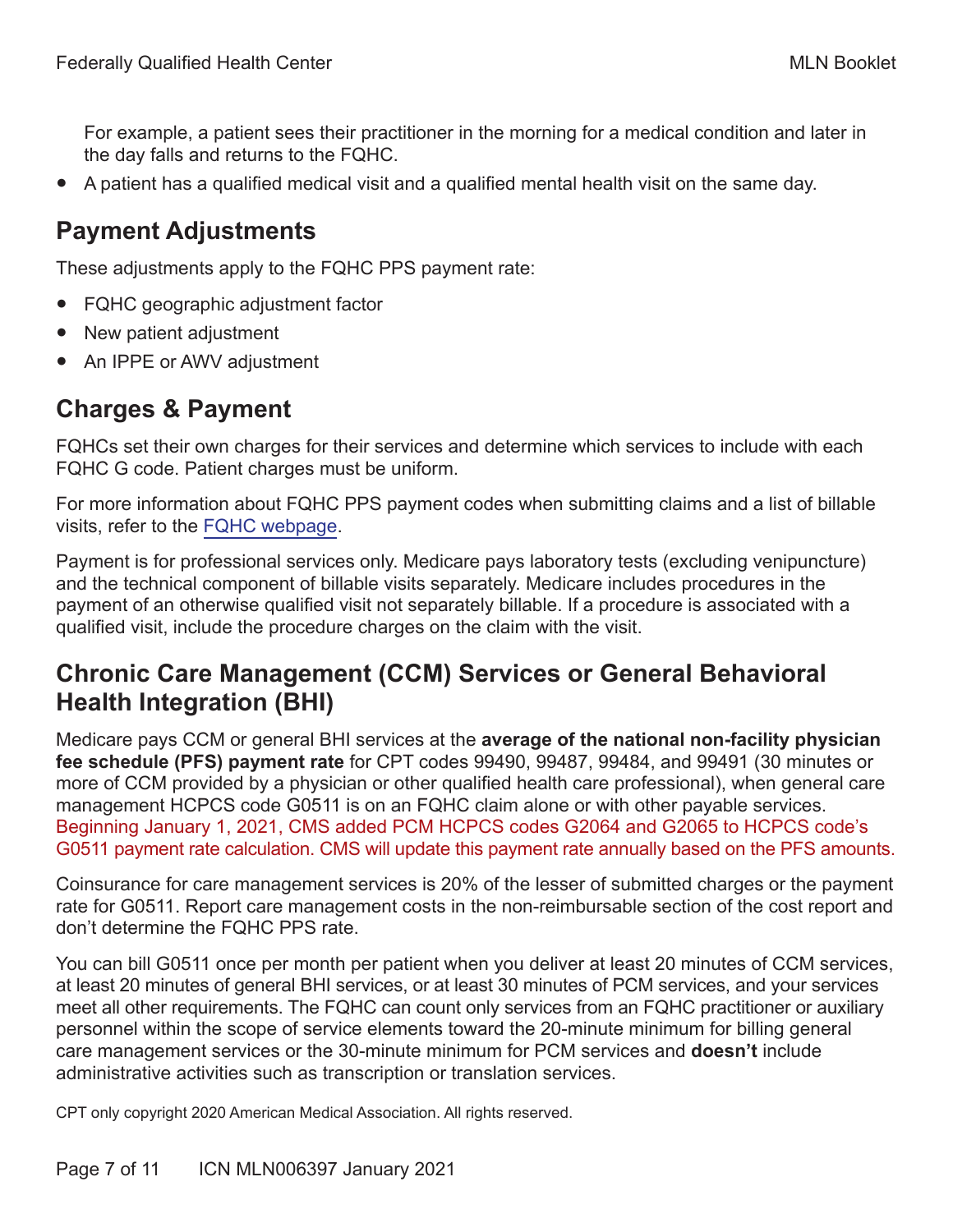### <span id="page-7-0"></span>**Psychiatric Collaborative Care Model (CoCM)**

Medicare pays at the national non-facility PFS payment rate for CPT code 99492 (70 minutes or more of initial psychiatric CoCM services) and CPT code 99493 (60 minutes or more of subsequent psychiatric CoCM services), when HCPCS code G0512 is on an FQHC claim either alone or with other payable services.

Coinsurance for care management services is 20% of the lesser of submitted charges or the payment rate for G0512. Report care management costs in the non-reimbursable section of the cost report and don't determine the FQHC PPS rate.

You can bill G0512 once per month per patient when you deliver at least 60 minutes of psychiatric CoCM services, and your services meet all other requirements. The FQHC can count only services from an FQHC practitioner or auxiliary personnel within the scope of service elements toward the 60-minute minimum for billing psychiatric CoCM and **doesn't** include administrative activities such as transcription or translation services.

### **Flu, Pneumococcal, & COVID-19 Shot**

Medicare pays flu, pneumococcal, and COVID-19 shots and their administration at 100% of reasonable cost. The cost is included in the cost report so you bill no visit. FQHCs must include these charges on the claim if they're part of a visit. If the shot administration is the only service provided on that day, do not file a claim and waive the patient coinsurance.

### **Hepatitis B Shot Administration & Payment**

Medicare includes the hepatitis B shot and its administration in the FQHC visit. They aren't separately billable. If you provide a qualifying FQHC visit on the same day as the hepatitis B shot, report the charges for the shot and related administration on a separate line item to ensure no coinsurance is applied. You can't bill a visit if shot administration is the only service provided.

### **Telehealth Services Payment**

FQHCs can serve as telehealth services originating sites if they're in a qualifying area. An originating site is where an eligible Medicare patient is during the telehealth service. FQHCs serving as telehealth originating sites get an originating site facility fee. Although FQHC services aren't subject to a deductible, you must apply the deductible when an FQHC bills the telehealth originating site facility fee. This fee isn't considered an FQHC service.

FQHCs aren't authorized to serve as a distant site for telehealth consultations, except during the COVID-19 public health emergency (PHE) (see [COVID-19 Flexibilities](#page-8-1)). A distant site is where the practitioner is during the time of the telehealth service. You can't bill the cost of the visit or include it on the cost report.

CPT only copyright 2020 American Medical Association. All rights reserved.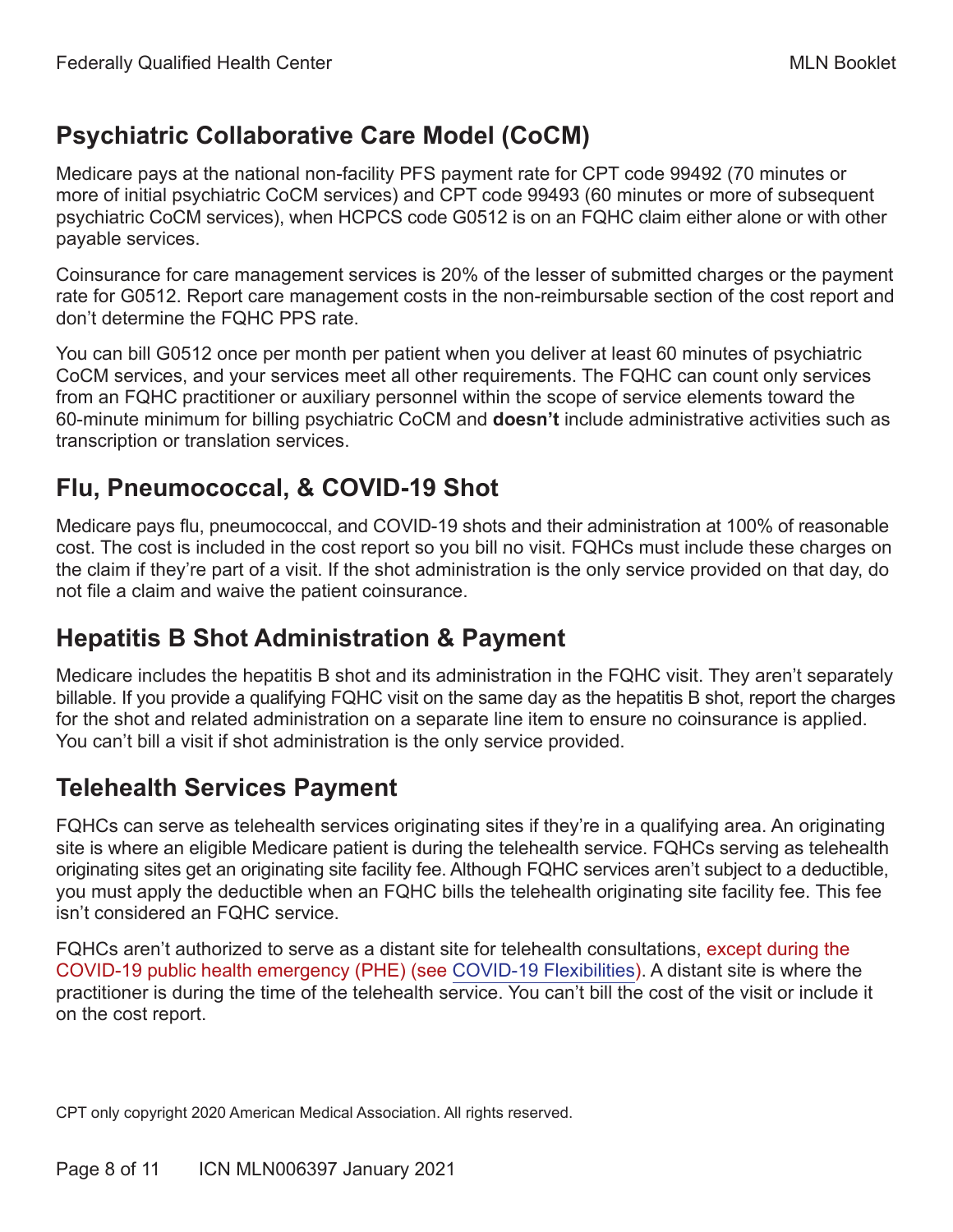#### <span id="page-8-0"></span>**Virtual Communication Services**

Medicare pays FQHCs for virtual communication services when an FQHC practitioner provides a patient at least 5 minutes of a billable FQHC communication technology-based or remote evaluation service. The patient must have had a billable visit within the previous year, and the services must meet **both** requirements below:

- The patient didn't get FQHC-related services within the last 7 days of the virtual medical discussion or remote evaluation
- The patient needs no FQHC service within the next 24 hours or at the next available appointment

Medicare requires FQHCs submit HCPCS code G2012 (communication technology-based services), and HCPCS code G2010 (remote evaluation services) virtual communication services claims, when the virtual communication HCPCS code, G0071, is on an FQHC claim alone or with other payable services.

When an FQHC practitioner provides a patient Virtual Communication Services, Medicare waives the FQHC face-to-face requirements and applies the coinsurance. For more information, refer to the [Virtual Communication Services FAQs](https://www.cms.gov/Medicare/Medicare-Fee-for-Service-Payment/FQHCPPS/Downloads/VCS-FAQs.pdf).

#### <span id="page-8-1"></span>**COVID-19 Flexibilities**

For information on new and expanded FQHC flexibilities during the COVID-19 PHE, refer to [MLN Matters® Article SE20016](https://www.cms.gov/files/document/se20016.pdf).

## **Cost Reports**

FQHCs must file an annual cost report using FQHC Cost Report, [Form CMS-224-14,](https://www.cms.gov/Regulations-and-Guidance/Legislation/PaperworkReductionActof1995/PRA-Listing-Items/CMS-224-14) to determine their payment rate and reconcile interim payments, including graduate medical education adjustments, bad debt, and flu and pneumococcal shots and their administration payments.

Provider-based FQHCs must complete the appropriate worksheet for FQHC services within the parent provider's cost report. To find more cost reports and forms, refer to the [Provider Reimbursement](https://www.cms.gov/Regulations-and-Guidance/Guidance/Manuals/Paper-Based-Manuals-Items/CMS021935)  [Manual – Part 2.](https://www.cms.gov/Regulations-and-Guidance/Guidance/Manuals/Paper-Based-Manuals-Items/CMS021935)

# **Key Takeaways**

- FQHCs are safety net providers for services typically from an outpatient clinic.
- Medicare pays FQHCs based on the FQHC PPS for medically necessary primary health services and qualified preventive health services from an FQHC practitioner.
- CMS added new and expanded FQHC flexibilities during the COVID-19 PHE.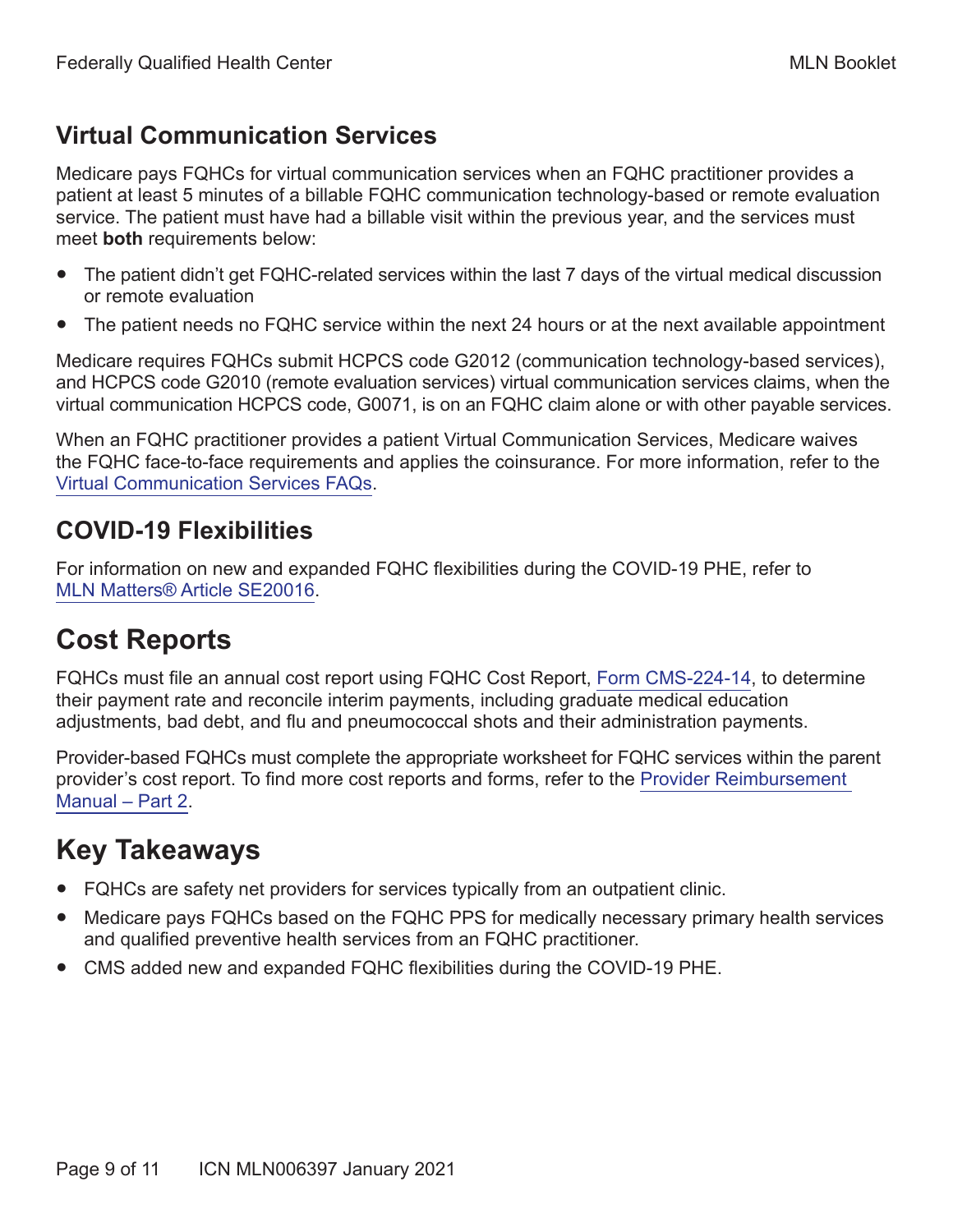## <span id="page-9-0"></span>**Resources**

- [Care Management Services in Rural Health Clinics \(RHCs\) and FQHCs FAQs](https://www.cms.gov/Medicare/Medicare-Fee-for-Service-Payment/FQHCPPS/Downloads/FQHC-RHC-FAQs.pdf)
- [Chronic Care Management Services](https://www.cms.gov/Outreach-and-Education/Medicare-Learning-Network-MLN/MLNProducts/Downloads/ChronicCareManagement.pdf)
- [FQHC Center](https://www.cms.gov/Center/Provider-Type/Federally-Qualified-Health-Centers-FQHC-Center)
- [FQHC PPS](https://www.cms.gov/Medicare/Medicare-Fee-for-Service-Payment/FQHCPPS)
- [Medicare Benefit Policy Manual, Chapter 13 RHC and FQHC Services](https://www.cms.gov/Regulations-and-Guidance/Guidance/Manuals/Downloads/bp102c13.pdf)
- Medicare Claims Processing Manual, Chapter 9 RHCs/FQHCs
- New and Expanded Flexibilities for RHCs and FQHCs During the COVID-19 Public Health [Emergency \(PHE\)](https://www.cms.gov/files/document/se20016.pdf)

### **Rural Providers Helpful Websites**

- [American Hospital Association Rural Health Care](https://www.aha.org/advocacy/rural-health-services)
- [CMS Rural Health](http://go.cms.gov/ruralhealth)
- [Critical Access Hospitals Center](https://www.cms.gov/Center/Provider-Type/Critical-Access-Hospitals-Center)
- [Disproportionate Share Hospitals](https://www.cms.gov/Medicare/Medicare-Fee-for-Service-Payment/AcuteInpatientPPS/dsh)
- [Federal Office of Rural Health Policy](https://www.hrsa.gov/rural-health)
- [Federally Qualified Health Centers Center](https://www.cms.gov/Center/Provider-Type/Federally-Qualified-Health-Centers-FQHC-Center)
- [Health Resources and Services Administration](https://www.hrsa.gov)
- [Hospital Center](https://www.cms.gov/Center/Provider-Type/Hospital-Center)
- [Medicare Learning Network®](http://go.cms.gov/MLNGenInfo)
- [National Association of Community Health Centers](https://www.nachc.org)
- [National Association of Rural Health Clinics](https://www.narhc.org)
- [National Rural Health Association](https://www.ruralhealthweb.org)
- [Rural Health Clinics Center](https://www.cms.gov/Center/Provider-Type/Rural-Health-Clinics-Center)
- [Rural Health Information Hub](https://www.ruralhealthinfo.org)
- [Swing Bed Providers](https://www.cms.gov/Medicare/Medicare-Fee-for-Service-Payment/SNFPPS/SwingBed)
- [Telehealth](https://www.cms.gov/Medicare/Medicare-General-Information/Telehealth)
- [Telehealth Resource Centers](https://www.telehealthresourcecenter.org)
- [U.S. Census Bureau](https://www.census.gov)